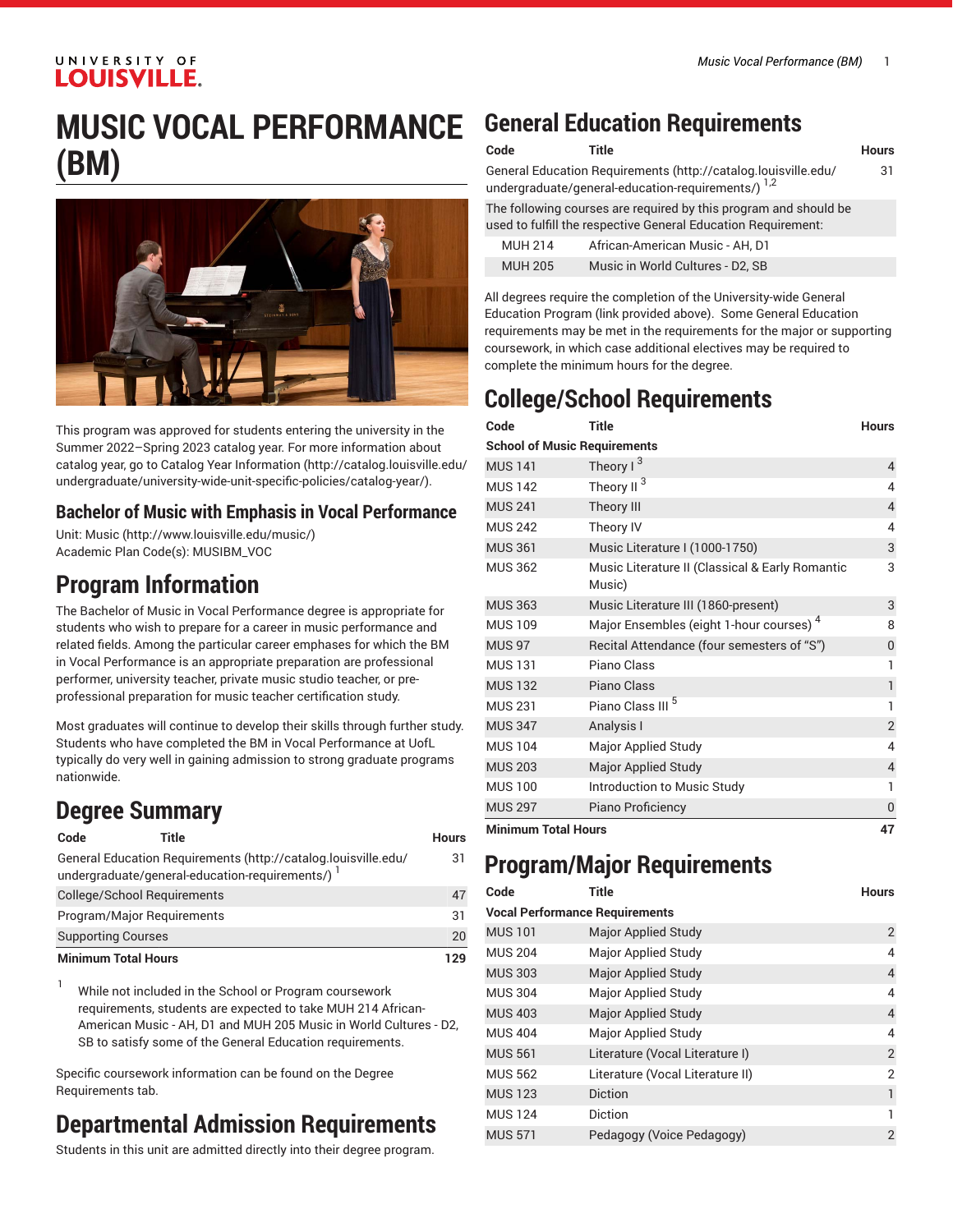### UNIVERSITY OF **LOUISVILLE.**

| <b>MUS 119</b>             | Minor Ensembles (two 1/2 hour courses of Opera<br>Workshop) | 1              |
|----------------------------|-------------------------------------------------------------|----------------|
| <b>MUS 497</b>             | Senior Recital - CUE <sup>b</sup>                           | 0              |
| <b>Minimum Total Hours</b> |                                                             | 31             |
| Code                       | Title                                                       | <b>Hours</b>   |
| <b>Supporting Courses</b>  |                                                             |                |
| <b>MUS 121</b>             | <b>Secondary Applied Study</b>                              | 1              |
| <b>MUS 122</b>             | Secondary Applied Study                                     |                |
| <b>MUS 359</b>             | Conducting I                                                | $\overline{2}$ |
| Foreign Language           |                                                             |                |
|                            | Complete the following two sequences:                       | 16             |
| Sequence One:              |                                                             |                |
| <b>GER 121</b>             | German Language and Culture I                               | 4              |
| or GER 122                 | German Language and Culture II                              |                |
| Sequence Two:              |                                                             |                |
| <b>FREN 121</b>            | French Language and Culture I                               |                |
| & FREN 122                 | French Language and Culture II                              |                |
| <b>Minimum Total Hours</b> |                                                             | 24             |

### **Upper Division Assessment**

All students enrolled in a music degree program will be reviewed at the approximate midpoint of the selected program in order for students to achieve Upper Division status. Students must meet the standards of this review to register for 400-level courses in music. Both the elements and standards of the review are established by the faculty and include credit for MUS 242 Theory IV or Analysis (MUS 347 for BA General; MUS 349 for BA Jazz Studies; MUS 350 for BA Music & New Media); MUS 361 ; 4 semesters of Applied Instrument at the course numbers required for the degree; Piano Proficiency Examination; MUS 97 Recital Attendance , with a grade of S for 4 semesters; Ensemble participation; cumulative 2.5 GPA (good standing); minimum of 48 credit hours completed; pass ENGL 101 or ENGL 105; and 3 additional General Education/Cardinal Core courses.

Additional specific elements and standards appropriate to specific degree programs in jazz studies (including jazz performance, music education and music therapy with tracks in jazz studies, and the BA in jazz studies), music composition, music education, music history, instrumental and vocal performance, pedagogy, music theory, and music therapy are required of students in order to achieve Upper Division status and to continue in the degree program. Specific degree requirements are determined by the concentration and area faculties and are outlined in the *Undergraduate Student Handbook*.

#### **Code Title Hours**

#### **Culminating Undergraduate Experience (Graduation requirement)**

Requirement fulfilled by completing:

MUS 497 Senior Recital - CUE

- 1 Students are required to take MUH 214 African-American Music - AH, D1 and MUH 205 Music in World Cultures - D2, SB.
- $2^2$  MUH courses will not be accepted as music electives or cardinal core courses with the exception of ANTH 205/MUH 205 and PAS 214/MUH 214.
- Students who do not pass the computer-based Fundamentals Test prior to the beginning of the fall semester are required to enroll in MUS 91 Fundamentals of Music I for 0 credit concurrently with MUS 141 Theory I. Students who do not pass MUS 141, and students who enter the School of Music in January and do not place into MUS 142 Theory II, must enroll in MUS 92 Musicianship Ifor the spring semester. Credits for MUS 92 do not count toward the degree.
- 4 Solely dependent on the ensemble audition. Two semesters of Opera Theater are recommended.
- 5 Students will take the Piano Proficiency Examination at the end of MUS 231. Any student not completing the Piano Proficiency Examination will be required to take MUS 232 until the proficiency exam requirement is complete.
- 6 The Senior Recital is considered to be the senior capstone/ culminating experience for the BM degree in Vocal Performance and is accompanied by written program notes which are to be approved by the applied teacher and one other faculty member.

## **Flight Plan**

3

| Course            | <b>Title</b>                                                             | <b>Hours</b>            |
|-------------------|--------------------------------------------------------------------------|-------------------------|
| Year 1            |                                                                          |                         |
| Fall              |                                                                          |                         |
| <b>MUS 100</b>    | Introduction to Music Study                                              | 1                       |
| <b>MUS 101</b>    | <b>Major Applied Study</b>                                               | $\overline{2}$          |
| <b>MUS 109</b>    | <b>Major Ensembles</b>                                                   | 1                       |
| <b>MUS 141</b>    | Theory I                                                                 | 4                       |
| <b>MUS 97</b>     | Recital Attendance (MUS 97-02)                                           | 0                       |
| <b>MUS123</b>     | <b>Diction</b>                                                           | 1                       |
| <b>MUS 131</b>    | Piano Class                                                              | 1                       |
| <b>ENGL 101</b>   | Introduction to College Writing - WC                                     | 3                       |
|                   | General Education: Cardinal Core Quantitative Reasoning - QR             | 3                       |
|                   | <b>Hours</b>                                                             | 16                      |
| Spring            |                                                                          |                         |
| <b>MUS 104</b>    | Major Applied Study                                                      | 4                       |
| <b>MUS 109</b>    | <b>Major Ensembles</b>                                                   | 1                       |
| <b>MUS 142</b>    | Theory II                                                                | 4                       |
| <b>MUS 97</b>     | Recital Attendance (MUS 97-02)                                           | 0                       |
| <b>MUS124</b>     | Diction                                                                  | 1                       |
| <b>MUS132</b>     | Piano Class                                                              | $\mathbf{1}$            |
| <b>ENGL 102</b>   | Intermediate College Writing - WC                                        | 3                       |
|                   | General Education: Cardinal Core Oral Communication - OC                 | 3                       |
|                   | <b>Hours</b>                                                             | 17                      |
| Year <sub>2</sub> |                                                                          |                         |
| Fall              |                                                                          |                         |
| <b>MUS 203</b>    | <b>Major Applied Study</b>                                               | 4                       |
| <b>MUS 109</b>    | <b>Major Ensembles</b>                                                   | 1                       |
| <b>MUS 241</b>    | <b>Theory III</b>                                                        | $\overline{\mathbf{4}}$ |
| <b>MUS 97</b>     | Recital Attendance (MUS 97-02)                                           | 0                       |
| <b>MUS 231</b>    | Piano Class III                                                          | 1                       |
| <b>MUS 297</b>    | Piano Proficiency                                                        | 0                       |
|                   | General Education: Cardinal Core Natural Sciences - S                    | 3                       |
|                   | General Education: Cardinal Core Natural Sciences Lab - SL               | 1                       |
| Perspective - SBH | General Education: Cardinal Core Social & Behavioral Sciences Historical | 3                       |
|                   |                                                                          | $\overline{ }$          |

|                | <b>Hours</b>                   |                |
|----------------|--------------------------------|----------------|
| Spring         |                                |                |
| <b>MUS 204</b> | <b>Major Applied Study</b>     | $\overline{4}$ |
| <b>MUS 109</b> | Major Ensembles                |                |
| <b>MUS 242</b> | Theory IV                      | $\overline{4}$ |
| <b>MUS 361</b> | Music Literature I (1000-1750) | 3              |
| <b>MUS 359</b> | Conducting I                   | $\overline{2}$ |